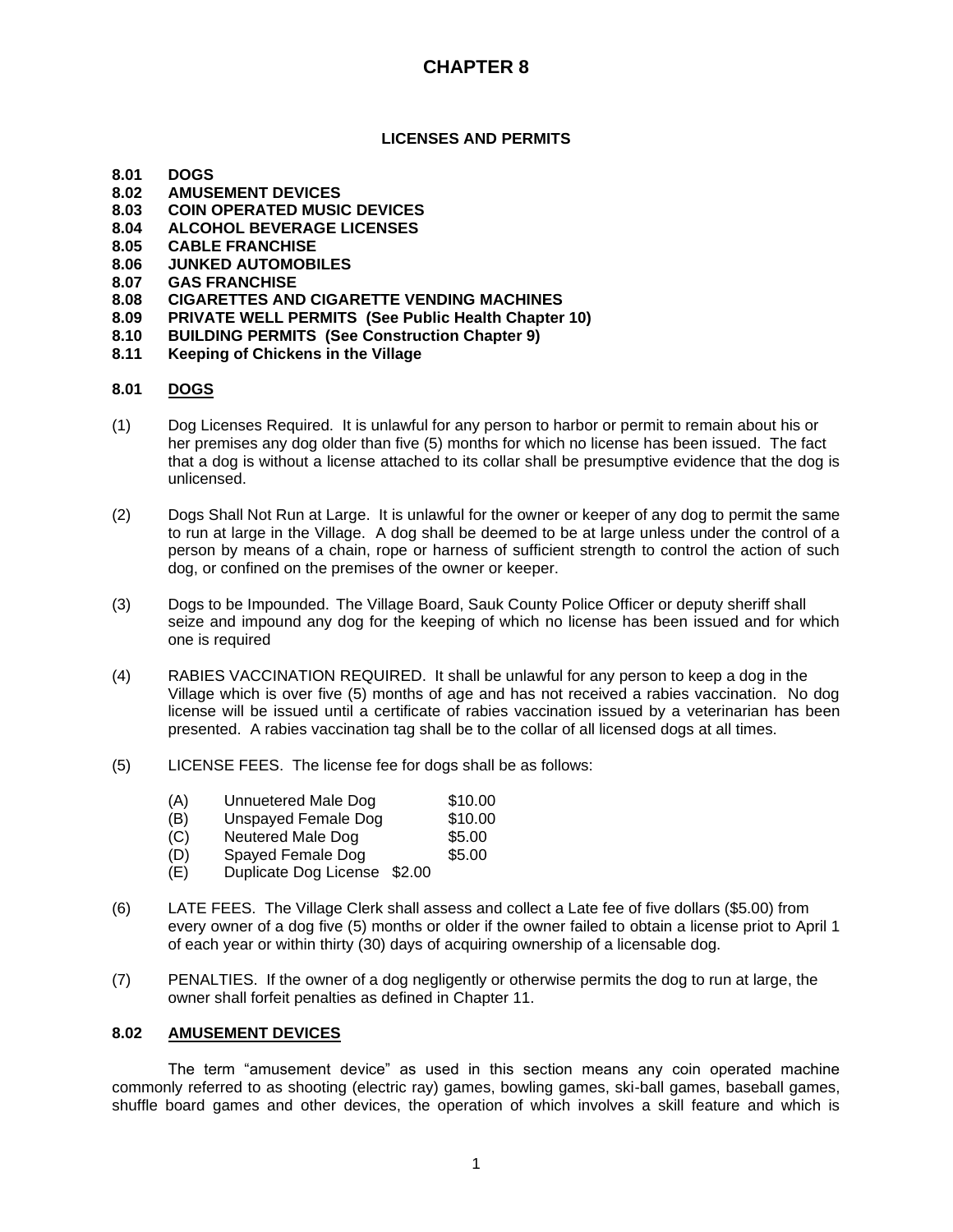operated by coins and which do not deliver, pay out, or emit coins, tokens, coupons, tickets, receipts, chips or other things with may be redeemed or exchanged for money, merchandise or other things of value and, in the operation of which, the skill of the player is not subject to being thwarted by chance.

- (1) Unregistered Amusement Devices Prohibited. The ownership, possession, custody, operation, use, distribution, sale loan or lease of an unregistered amusement device is unlawful.
- (2) Registration of Amusement Devices. Any person, firm or corporation owning any maintenance of any such amusement device on premises owned or under the control of any such device as herein required. Every amusement device shall be registered with the Village Clerk by the owner or possessor thereof.

#### **The registration fee for each amusement device operated by a coin shall be fifteen dollars (\$15.00) per year.**

- (3) Such registration fee shall be paid to the Village Clerk at the time of registration. The Village Clerk shall require the registrant to submit an application for each amusement device stating among other things:
	- $(A)$  The name of the owner of the amusement device.<br>(B) Its make and serial number.
	- Its make and serial number.
	- (C) The place where the amusement device is to be operated.
- (4) If the Village Clerk upon consultation with the Village Board is satisfied that the amusement device is entitled to be registered he or she shall issue to the registrant an appropriate license. Such license shall remain effective until June  $30<sup>th</sup>$  of the following year. Each amusement device must be re-registered on or before July 1 of each year thereafter.

### **8.03 COIN OPERATED MUSIC DEVICES**

- (1) License Required. No person, firm or corporation shall own or operate any coin operated music device of any kind or nature in the Village unless such music device is licensed as hereinafter provided.
- (2) Application. Application for a license to own or operate coin operated music devices in the Village shall be made to the Village Clerk on a form furnished by the Clerk for that purpose. The application form shall contain a statement of:
	- (A) The applicant's name and residence.
	- (B) The type of music device for which a license is desired, together with the full description of such device.
	- (C) The name and address of the owner.
- (3) Expiration of Licenses. The license granted hereunder shall expire on the  $30<sup>th</sup>$  day of June of each year following its date of issue.
- (4) Fee. The fee to be paid for each coin operated music device license granter hereunder shall be:

### **The sum of fifteen dollars (\$15.00) per year.**

- (5) The license shall be issued by the Village Clerk upon the presentation to the Clerk of a duly prepared application showing that the applicant is entitled to a license under this section and upon the presentation of a receipt showing payment of said license fee to the Village Treasurer.
- (6) Penalty. Any person, firm, or corporation having in his or her on its possession or control any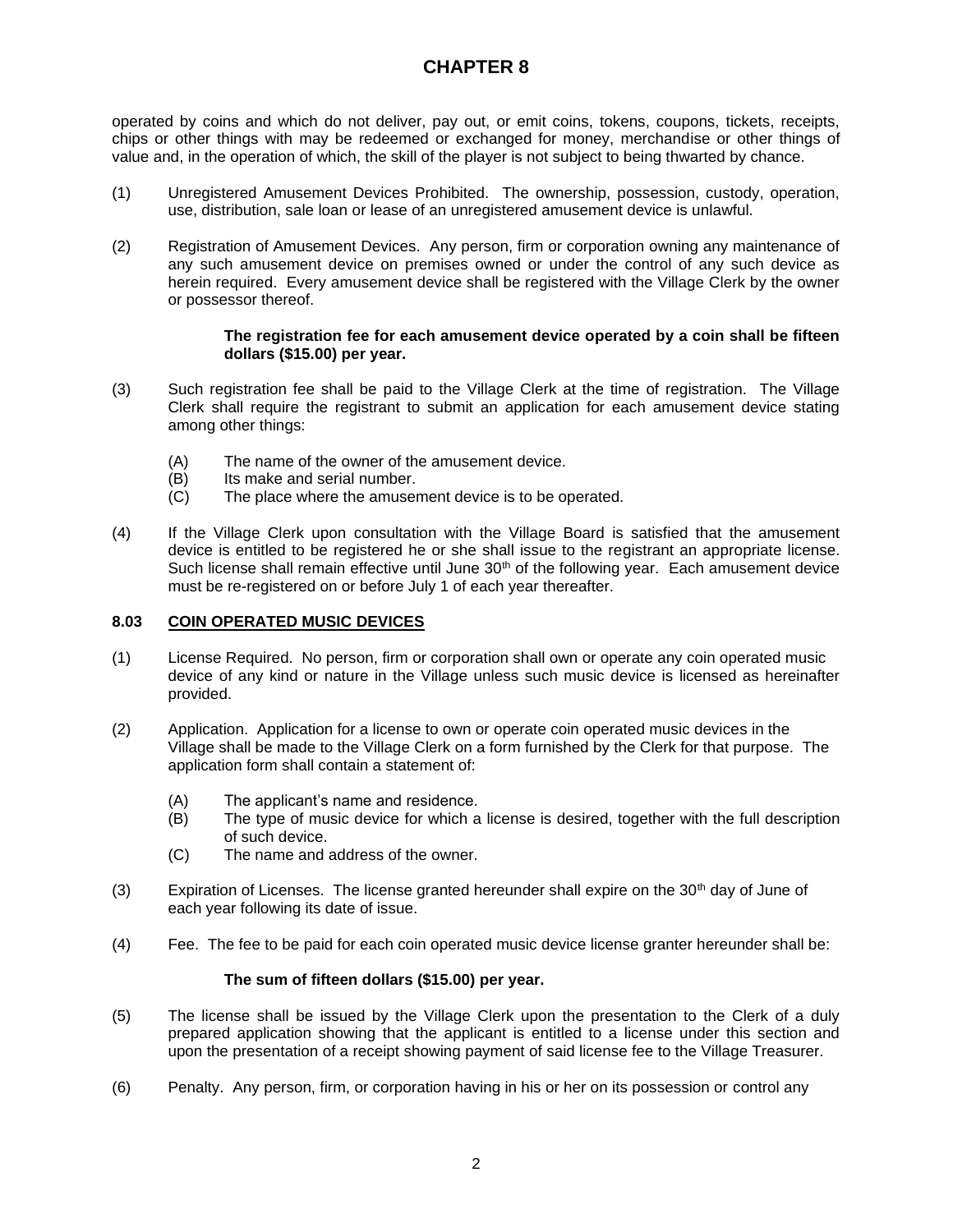coin operated music device not licensed hereunder is subject to a penalty as defined in Chapter 11.

## **8.04 ALCOHOL BEVERAGE LICENSES.**

- (1) CONFORMITY. It shall be unlawful for any person, firm, association or corporation to sell, keep for sale, give away, deal in, traffic in, or permit to be sold or kept for sale, given away, dealt in or trafficked in to consumers within the Village any alcoholic beverages except in strict conformance with this section.
- (2) PENALTY. The provisions of the Wisconsin Statutes or any successor section thereto, exclusive of any provisions thereof relating to the penalty to be imposed or the punishment for violation of such statutes are hereby incorporated by reference. A violation of any such provision shall constitute a violation of this Code.
- (3) APPLICATION. The application for such licenses shall be in writing on forms furnished by the Wisconsin Department of Revenue, and shall contain the following information verified under oath by the applicant:
	- (A) Address of the building for which the license is desired.<br>(B) A statement that the applicant is a citizen of the United &
	- A statement that the applicant is a citizen of the United States, or a domestic corporation.
	- (C) A statement that the applicant or registered agent has resided continuously in the State of Wisconsin for not less than one (1) year prior to the date of such application, except that a Class B license or permit may be issued to a person who has been a resident of the State continuously for 90 days prior to the date of application.
	- (D) A statement as to whether the applicant has ever been convicted of a felony or a violation of any Federal or State act, or ordinance of the Village of Rock Springs or other jurisdiction regulating or prohibiting the sale of intoxicating or non-intoxicating liquor, and if so, the number and dates of such convictions and the penalty imposed.
	- (E) A statement as to whether the applicant holds or has applied for any other Class A or Class B licenses for any other location within the State and if so, the number of such licenses held or applied for by such applicant.
	- (F) A statement as to whether any other business other than the sale of fermented malt beverages, intoxicating liquor and soft drinks as herein defined is to be conducted on the premises sought to be licensed, and if so a description of the nature of such business, but such information shall not be required in an application for an operator's license.
	- (G) A statement that the applicant is not acting as agent for or in the employ of another.
	- (H) If the application be for a Class B license a statement as to whether any brewer, bottler, wholesaler, or corporation, a majority of whose stock is owned by any brewer, bottler or wholesaler, has or intends to supply, furnish, lease, give, pay for or take any chattel mortgage on any furniture, fixture, fitting, or equipment to be used in or about the premises covered by the application.
	- (I) If the application be made for a Class B license, a statement as to whether any brewer, bottler or wholesaler is financially interested in, directly or indirectly, the license for which application is made.
	- (J) The name, residence, age of the applicant, if an individual, or the name of the principal officers, their residence, ages, if the applicant is an association or corporation, together with the state of incorporation. If shall also contain the name(s) of one or more persons whom such corporation or association shall designate as manager or person in charge, with the address(es) of same.

### (4) CLASSES OF LICENSES AND FEES.

(A) Retail Class A. The fee shall be one hundred dollars (\$150.00) and shall permit the holder to deal in and sell intoxicating liquor to be consumed on the premises and in the original package or container in quantities of not more than one (1) quart at any one time and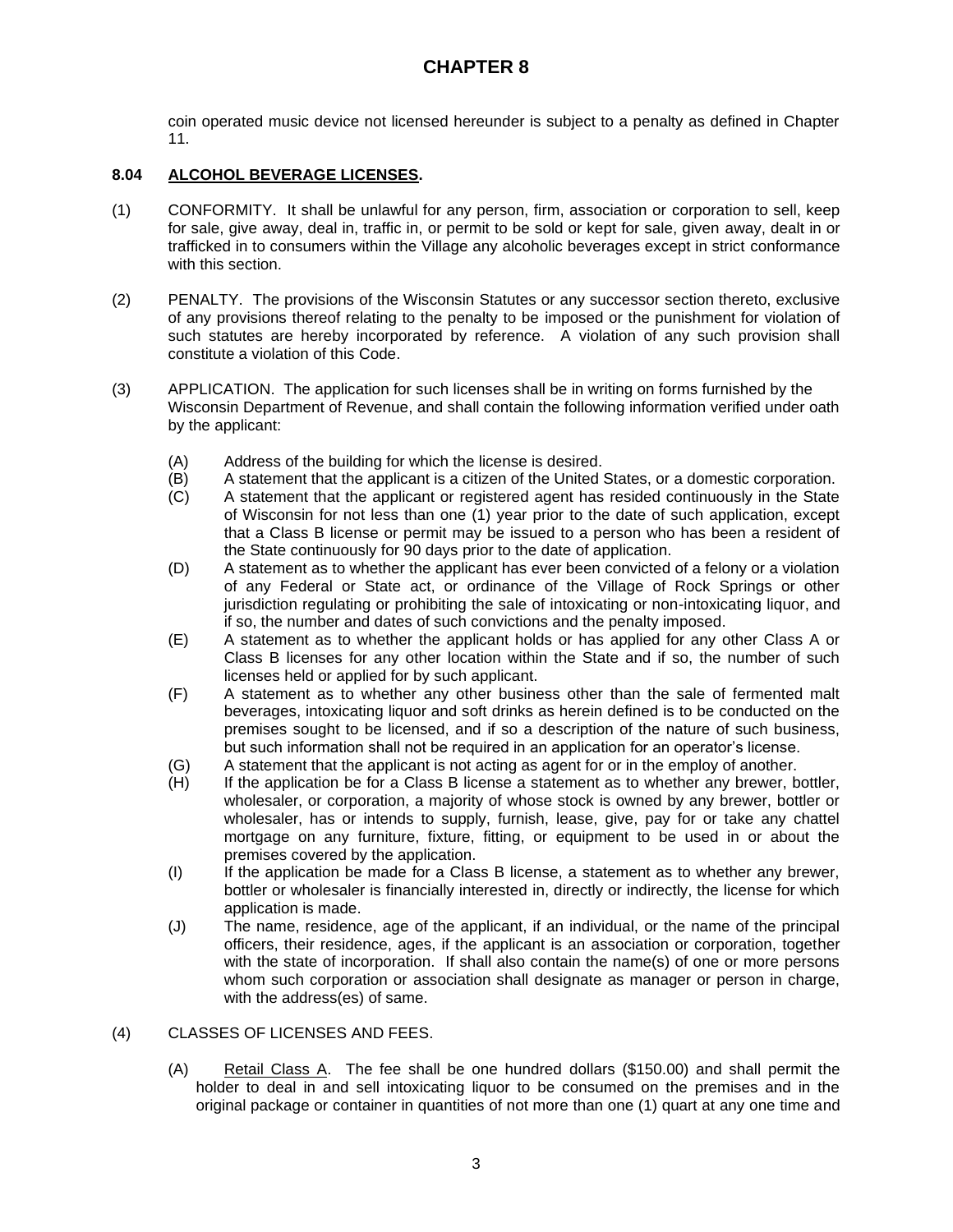be consumed off the premises so licensed, except that wine may be sold in the original package or otherwise in any quantity to be consumed off the premises. The fee for such license shall be prorated on a monthly basis for any license issued after July 1 of any license year.

- (B) Retail Class A Beer. The fee shall be one hundred dollars (\$100.00)
- (C) Retail Class B Liquor. The fee shall be three hundred dollars (\$300.00).
- (D) Retail Class B Beer. The fee shall be one hundred dollars (\$100.00).
- (E) Operator's License. The fee shall be twenty five dollars (\$25.00).
- (F) Transfer of Licenses. No license issued pursuant to this ordinance may be transferred from place to place (except that a license may temporarily be used at the Village of Rock Springs Community Center upon approval of the Village Board) or from person to person except pursuant to the rules set forth in Wis. Stat. § 25.04(12). Any application for transfer pursuant to said statute shall be accompanied by payment of a fee of (\$10.00).
- (5) ISSUANCE OF LICENSE. Opportunity shall be given by the Village Board to any person to be heard for or against the issuance of any license. Upon approval of the application by the Village Board, the Village Clerk shall , upon payment of the license fee herein provided, issue to the applicant a license. Each license shall be numbered in the order in which issued and shall specifically state the premises for which issued, the date of issuance, the fee paid and the name of the licensee. All licenses shall remain in force until the 30<sup>th</sup> day of June next following the issuance thereof unless sooner revoked or suspended.
- (6) LICENSEING REQUIREMENTS. In addition to the requirements set forth in Subsec. (2) hereof, all license applicants and licensees shall strictly comply with the following provisions:
	- (A) Conformity to Statutes and Ordinances. No license shall be issued or renewed unless the premises conforms to the sanitary, safety and health requirements of the rules and regulations of the State Department of Health and Social Services applicable to restaurants as well as conform to all ordinances and regulations adopted by the Village.
	- (B) Village Claims. No license shall be issued or renewed for operation on any premises upon which taxes or assessments or other financial claims of the Village are delinquent and unpaid.
	- (C) No License shall be issued or renewed for operation if delinquent in payment of a forfeiture resulting from a violation of any ordinance of the Village.
	- (D) No license shall be issued or renewed for operation if delinquent in payment to the State of taxes owed.
- (&) ADDITIONAL VILLAGE REGULATIONS.
	- (A) View of Interior to be Unobstructed. No holder of a retail Class A or B license hereunder shall permit the interior of the premises to be obstructed provided that partitions, etc., not exceeding 48" in height may be permitted within the interior, and provided further this section shall not apply to a licensed premises where the principal business conducted is that of a restaurant or hotel.
	- (B) Windows and Doors. Windows and doors of any licensed premises shall not be obstructed by screens, blinds, paints or other articles, provided articles not higher than 48" from the sidewalk level shall be permitted, provided further this section does not apply to a licensed premises where the principal business conducted is that of a hotel or restaurant.
	- (C) Posting. Every license issued pursuant to this section shall be posted in a conspicuous place, while in force, in the room or place where alcoholic beverages are kept for sale. It shall be unlawful for any person to post such license, or to be permitted to post same upon premises other than those designated in the application, or knowingly to deface or destroy such license, or to remove such license without the permission of the licensee. Whenever a license shall be lost or destroyed without fault on the part of the holder or his or her employee or agent, a duplicate in lieu thereof under the original application shall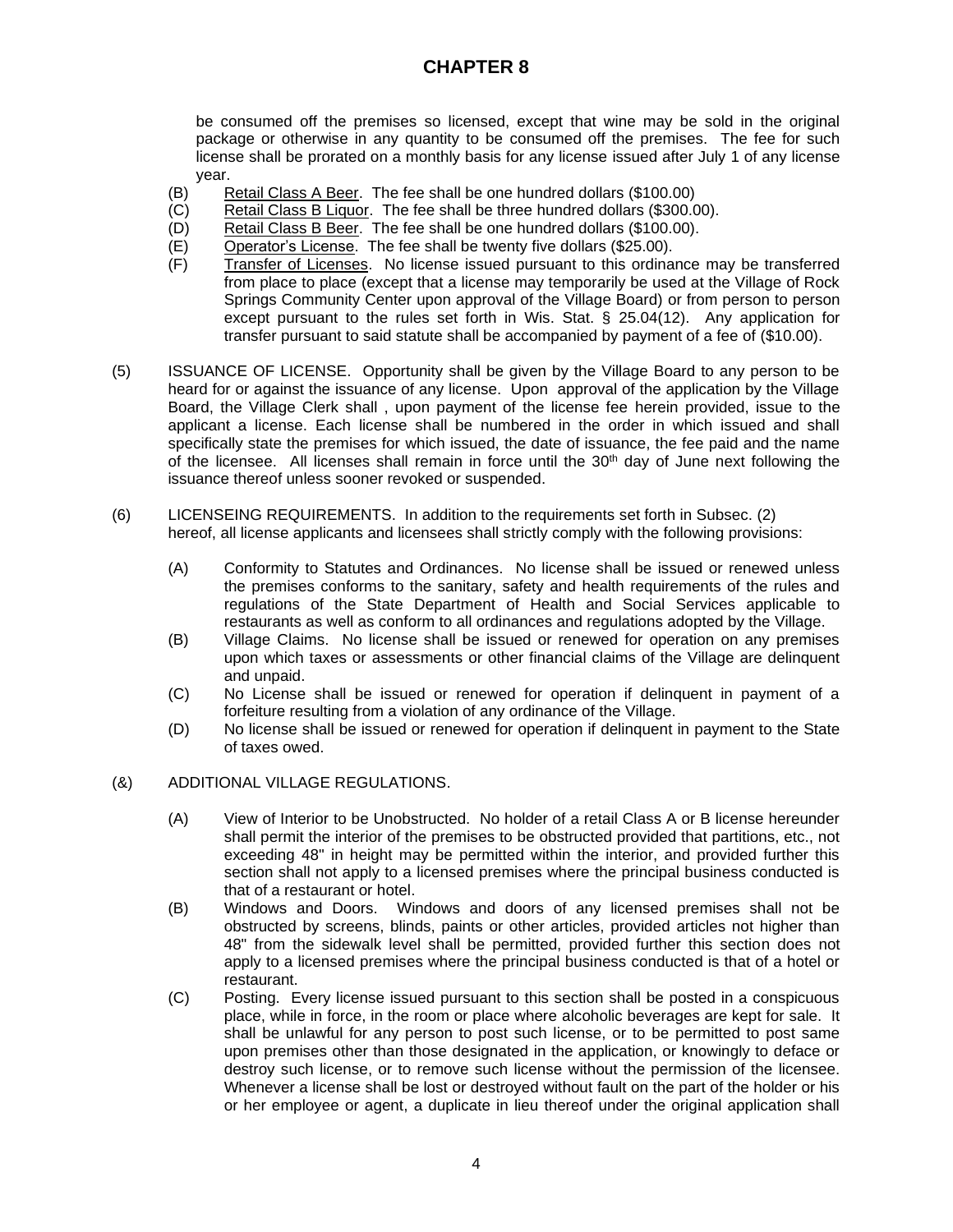be issued by the Village Clerk if the Clerk is satisfied to the facts required herein, upon payment of a fee of five dollars (\$5.00).

- (D) Credit Restrictions. No licensee shall sell or offer to sell any alcoholic beverage to any person on credit except credit extended by a hotel to a resident guest or a club to a bona fide member, and by grocers and druggists who maintain a credit system in connection with other purchases as well. If is unlawful for such licensee to sell alcoholic beverages to any person on a pass book or store order, or to receive from any person any goods, wares, merchandise or other articles in exchange for alcoholic beverages.
- (E) Gambling Prohibited. It is unlawful to permit gambling or devices used for gambling upon any premises licensed under this Section.
- (F) The Village Clerk may issue a Provisional License in accordance with Wis. Stat. § 125.17(5). The provisional operator license shall expire 30 days after its issuance or when an operator's license is issued to the holder, whichever is sooner.
	- (i) Operator Licenses shall be operative only within the limits of the Village.
	- (ii) All applicants are subject to an investigation by the Village Board and/or other appropriate authority to determine whether the applicant and/or premises to be licensed complies with all regulations, ordinances and laws applicable thereto. The Village Board shall conduct an investigation of the applicant, including but not limited to, requesting information form this State, surrounding municipalities and/or other communities where the applicant has previously resided concerning the applicant's conviction. Based upon such investigation, the Village Board may approve or deny the application.
	- (iii) Operator Licenses shall be issued and numbered in the Order that they are granted and shall give the applicant' name, address and the date of the expiration of such license.
	- (iv) If the application for an Operator License is denied by the Village Clerk, the Village Clerk shall in writing inform the applicant of the denial, the reason(s) therefore and of the opportunity to request a reconsideration of the application by the village Board. Such notice must be sent by mail to or served upon the applicant at least 10 days prior to the Village Boards reconsideration of the matter. At such reconsideration hearing, the applicant may present evidence and testimony as to why the license shall be granted.
	- (v) If a licensee is convicted of an offense substantially related to the license activity, the Village Board may act to revoke or suspend the license.
	- (vi) Licensee, manger or other operator required to be on premises. There shall be upon premises operated under a retail Class A, Class B or Class C License at all times that the premises are open for business the licensee or some person who is responsible for acts of all persons serving, in any manner, any alcoholic beverages to customers. No person other than the licensee shall serve alcoholic beverages in any place operated under a Retail Class A, Class B or Class C license unless he/she possesses a manager or operator's license unless he/she under the immediate supervision of the licensee or a person holding a manager or operator's license who shall be at the time of such service.
	- (vii) Consent to Inspection of Premises. Any holder of any license issued hereunder shall be deemed to have given consent to entry and inspection at any time by any Village Official without any warrant. Any refusal by the license holder or holder of a manager's or operator's license to permit such inspection shall be deemed a violation of this section.
	- (viii) Presence on premises After Hours Under Retail Class B License. The licensee, manager and one employee shall be permitted to check our receipts, check the licensed premises for security and do minor cleaning until 2:30 AM Monday through Friday, and 3:00 AM Saturday and Sunday except that on New Year's Day the premises may be open as provided in Wis. Stat. § 125. Under no circumstances shall the consumption of intoxicating liquor be permitted after 2:00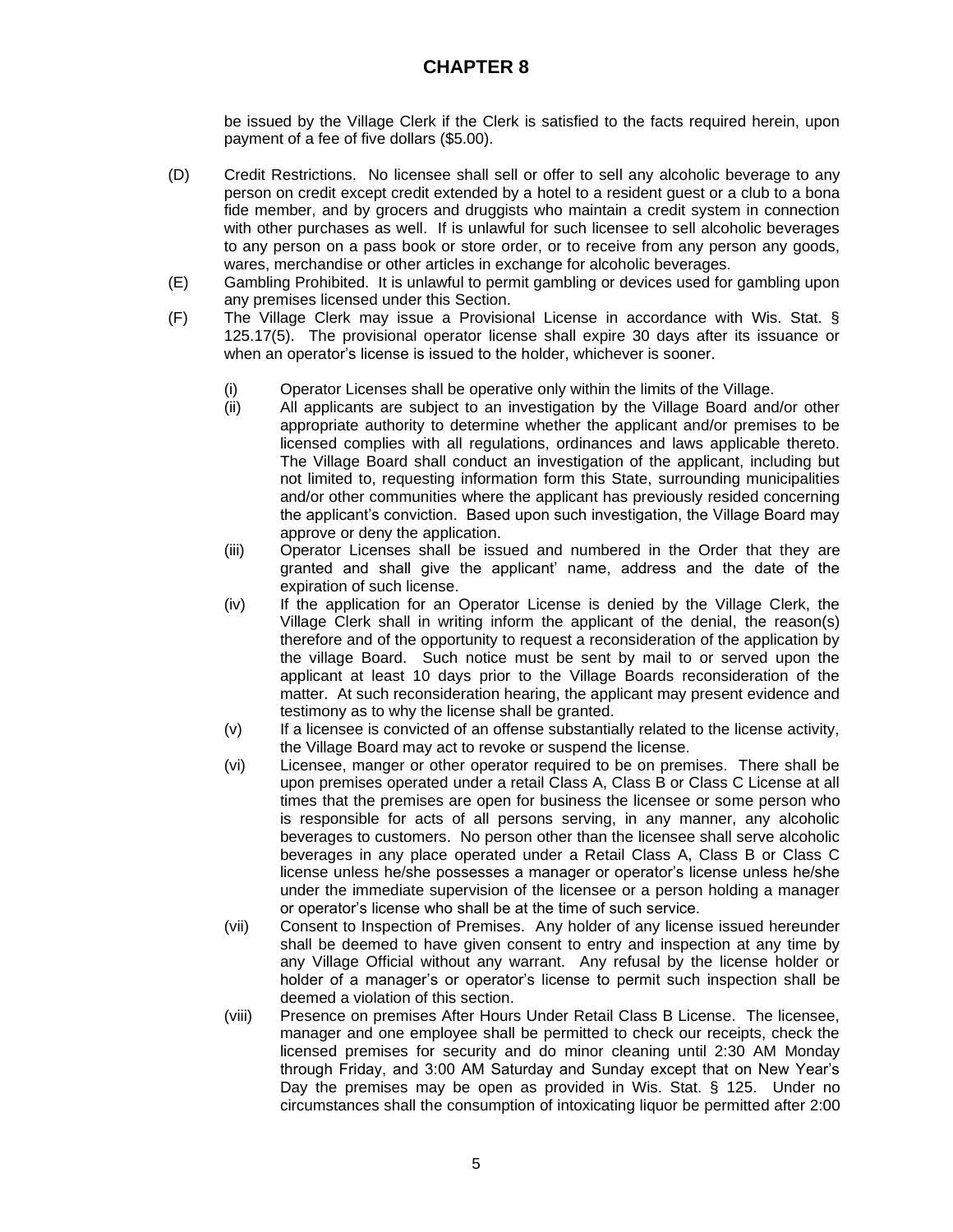AM Monday through Friday, or 2:30 AM on Saturday or Sunday, except for New Year's Day. Commercial janitorial service personnel shall be allowed to enter the licensed premises for the purpose of cleaning between the hours of 2:30 AM and 6:00 AM. The premises shall be well lighted during the clean up. Prior approval must be requested and granted by the Village Board or his or her designee for any variation of the above for exigent circumstances.

- (ix) Open Container Restriction. No licensee, manager or operator shall permit any patron to leave the licensed premises with an open container containing any intoxicating beverages or fermented malt beverages except for specially sanctioned events/activities.
- (x) Health Rules. Each premises shall be maintained and conducted in a sanitary manner and shall be a safe and proper place for the purpose for which used. The Board of Health of Sauk County is authorized and empowered to make reasonable and general rules for the sanitation of all places of business possessing licenses under this section. Such rules or regulations may be classified and made applicable according to the class of business conducted. All such rules and regulations shall have the same force as this section and infractions thereof may be punished as a violation of this section.
- (xi) Employment of Minors. No retail Class B licensee shall employ any person under eighteen (18) years of age but this provision shall not apply to hotels, restaurants, or combination grocery stores and taverns where forty nine percent (49%) or less of the gross revenue is derived from the sale of intoxicating liquors, not to bona fide clubs.
- (xii) Penalty Provision. Any licensee who personally or through his or her managers, operators, agents or employees violates any of the provisions of this section shall be subject to a penalty as provided in Chapter 11 of this Code. In addition, the licensee's license or licenses shall be subject to revocation, suspension or nonrenewable.
- **8.06 CABLE FRANCHISE** (See Section on Special Services)

### **8.07 GAS FRANCHISE**

- (1) There is hereby granted Alliant Energy Company, a public utility corporation duly organized and existing under and by virtue of the law of the State of Wisconsin, with its principal office in Madison, Wisconsin, a franchise, license and permit to supply, in public service, gas to the Village of Rock Springs and its inhabitants.
- (2) The gas will primarily be natural gas as received from the pipeline company, but may from time to time contain varying proportions of manufactured gas. The characteristics of the gas received from the pipeline company may vary or be changed from time to time within the limits permitted under regulation of the Federal Power Commission, and the characteristics of the gas delivered to the customer may vary or be changed from time to time within the limits permitted under regulation of the Public Service Commission of Wisconsin.
- (3) There is hereby granted to Alliant Energy Company for the purpose of enabling the Company to furnish gas service to the Village of Rock Springs, and its inhabitants, the right and authority to place, lay, maintain and repair gas mains and gas laterals, and other necessary and property appurtenance, in the streets, alleys and public ways and grounds in the Village of Rock Springs.
- (4) A condition of the franchise, license and permit is that the Alliant Energy Company shall not damage highway improvements without restoring the damaged portions to a condition of repair equal to that existing prior to such damage.
- (5) This ordinance shall confer no right, privilege or authority upon the Alliant Energy Company, its